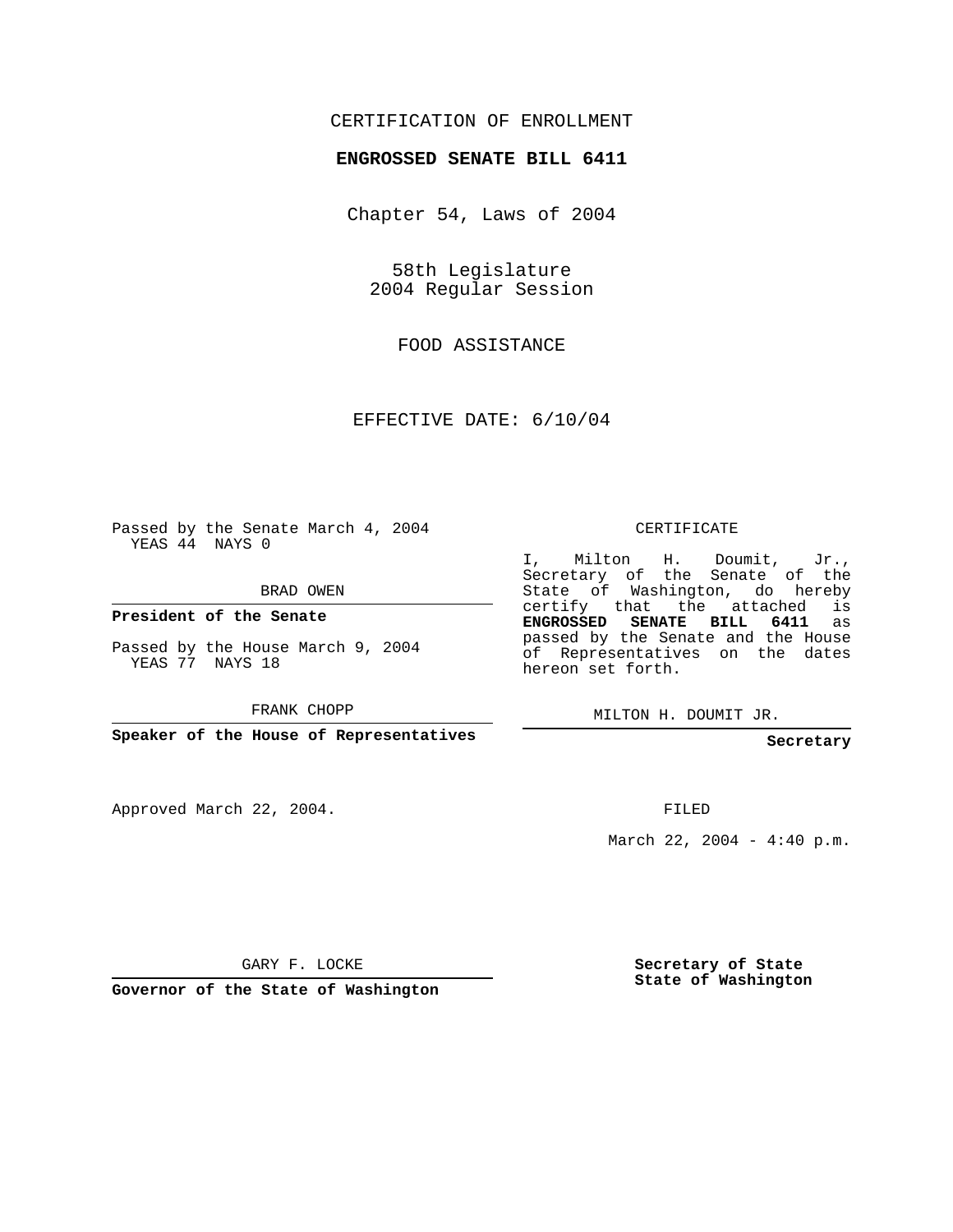# **ENGROSSED SENATE BILL 6411** \_\_\_\_\_\_\_\_\_\_\_\_\_\_\_\_\_\_\_\_\_\_\_\_\_\_\_\_\_\_\_\_\_\_\_\_\_\_\_\_\_\_\_\_\_

\_\_\_\_\_\_\_\_\_\_\_\_\_\_\_\_\_\_\_\_\_\_\_\_\_\_\_\_\_\_\_\_\_\_\_\_\_\_\_\_\_\_\_\_\_

Passed Legislature - 2004 Regular Session

### **State of Washington 58th Legislature 2004 Regular Session**

**By** Senators Brandland, Rasmussen, Sheahan, Hargrove, Swecker, Brown, Jacobsen, McAuliffe, Regala, Eide, Kline, Kohl-Welles and Winsley

Read first time 01/20/2004. Referred to Committee on Children & Family Services & Corrections.

 AN ACT Relating to reducing hunger; amending RCW 74.08A.010 and 74.08.025; adding a new section to chapter 28A.235 RCW; adding a new section to chapter 74.04 RCW; and creating new sections.

BE IT ENACTED BY THE LEGISLATURE OF THE STATE OF WASHINGTON:

 NEW SECTION. **Sec. 1.** The legislature recognizes that hunger and food insecurity are serious problems in the state. Since the United States department of agriculture began to collect data on hunger and food insecurity in 1995, Washington has been ranked each year within the top five states with the highest levels of hunger. A significant number of these households classified as hungry are families with children.

 The legislature recognizes the correlation between adequate nutrition and a child's development and school performance. This problem can be greatly diminished through improved access to federal nutrition programs.

 The legislature also recognizes that improved access to federal nutrition and assistance programs, such as the federal food stamp program, can be a critical factor in enabling recipients to gain the ability to support themselves and their families. This is an important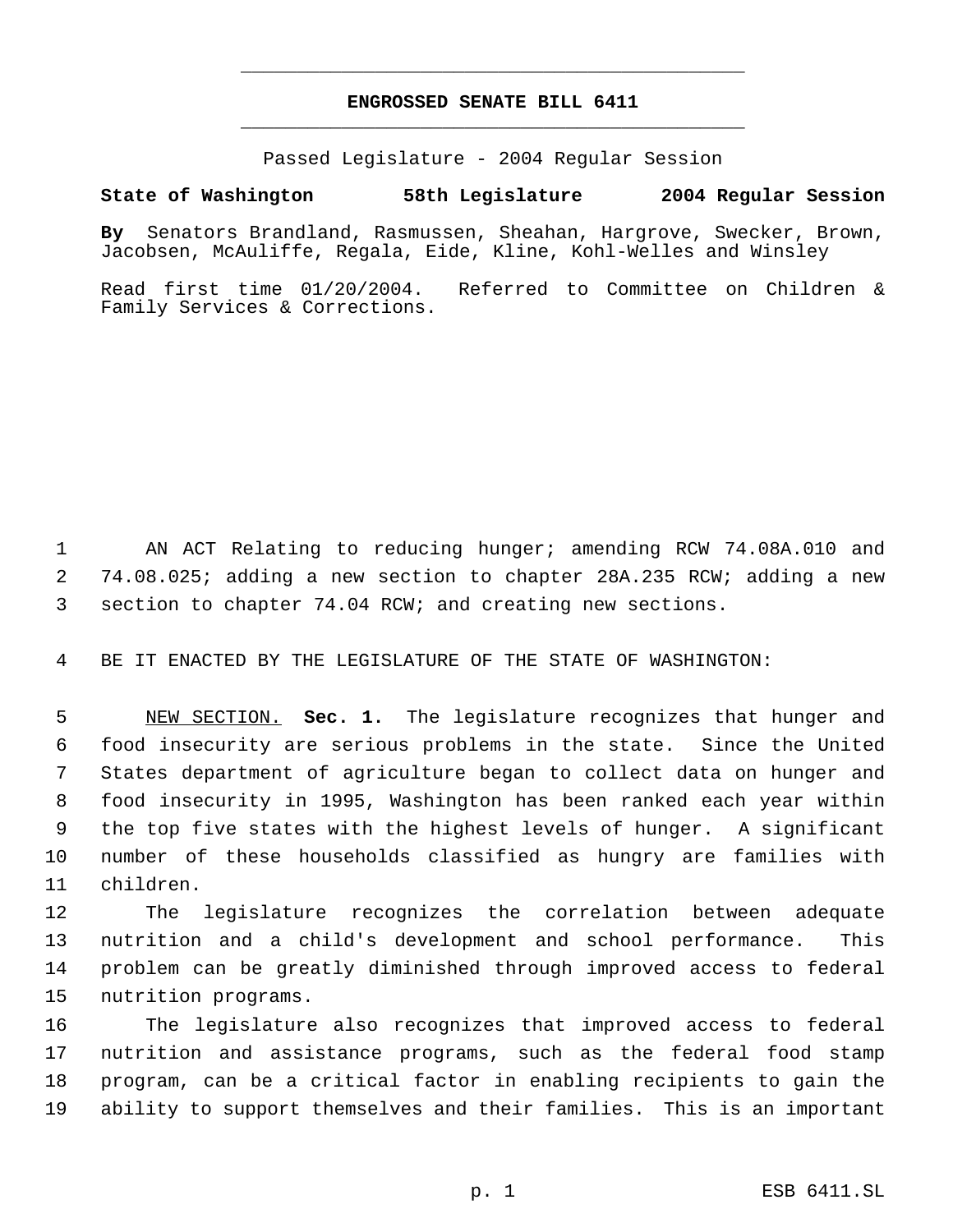step towards self-sufficiency and decreased long-term reliance on governmental assistance and will serve to strengthen families in this state.

 NEW SECTION. **Sec. 2.** A new section is added to chapter 28A.235 RCW to read as follows:

(1) For the purposes of this section:

 (a) "Free or reduced-price lunch" means a lunch served by a school district participating in the national school lunch program to a student qualifying for national school lunch program benefits based on family size-income criteria.

 (b) "School lunch program" means a meal program meeting the requirements defined by the superintendent of public instruction under subsection (4) of this section.

 (c) "Summer food service program" means a meal or snack program meeting the requirements defined by the superintendent of public instruction under subsection (5) of this section.

 (2) School districts shall implement a school lunch program in each public school in the district in which educational services are provided to children in any of the grades kindergarten through four and in which twenty-five percent or more of the enrolled students qualify for a free or reduced-price lunch. In developing and implementing its school lunch program, each school district may consult with an advisory committee including school staff, community members, and others appointed by the board of directors of the district.

 (3) Applications to determine free or reduced-price lunch eligibility shall be distributed and collected for all households of children in schools containing any of the grades kindergarten through four and in which there are no United States department of agriculture child nutrition programs. The applications that are collected must be reviewed to determine eligibility for free or reduced-price lunches. Nothing in this section shall be construed to require completion or submission of the application by a parent or guardian.

 (4) Using the most current available school data on free and reduced-price lunch eligibility, the superintendent of public instruction shall adopt a schedule for implementation of school lunch programs at each school required to offer such a program under subsection (2) of this section as follows: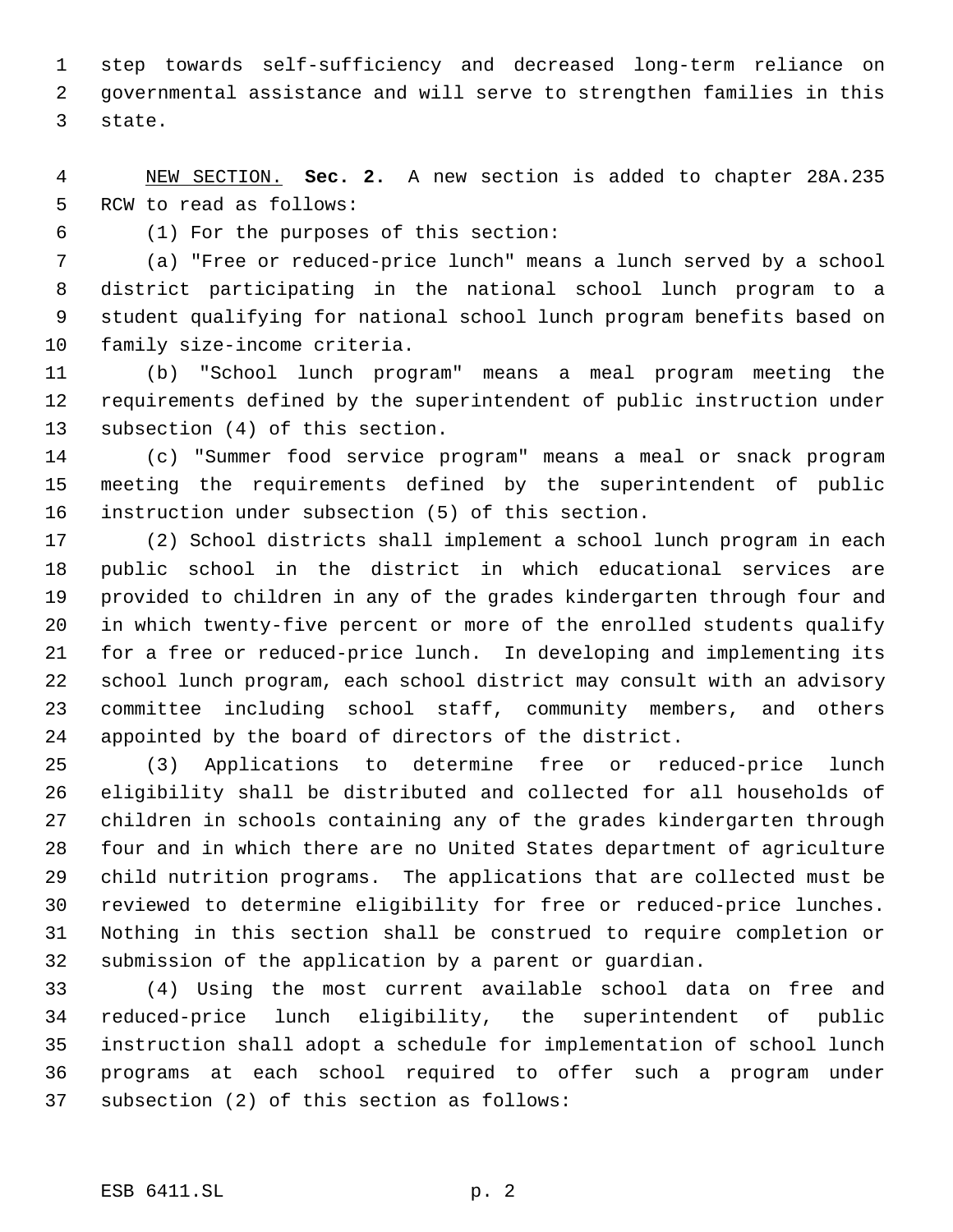(a) Schools not offering a school lunch program and in which twenty-five percent or more of the enrolled students are eligible for free or reduced-price lunch shall implement a school lunch program not later than the second day of school in the 2005-06 school year and in each school year thereafter.

 (b) The superintendent shall establish minimum standards defining the lunch meals to be served, and such standards must be sufficient to qualify the meals for any available federal reimbursement.

 (c) Nothing in this section shall be interpreted to prevent a school from implementing a school lunch program earlier than the school is required to do so.

 (5) Each school district shall implement a summer food service program in each public school in the district in which a summer program of academic, enrichment, or remedial services is provided and in which fifty percent or more of the children enrolled in the school qualify for free or reduced-price lunch. However, the superintendent of public instruction shall develop rules establishing criteria to permit an exemption for a school that can demonstrate availability of an adequate alternative summer feeding program. Sites providing meals should be open to all children in the area, unless a compelling case can be made to limit access to the program. The superintendent of public instruction shall adopt a definition of compelling case and a schedule for implementation as follows:

 (a) Beginning the summer of 2005 if the school currently offers a school breakfast or lunch program; or

 (b) Beginning the summer following the school year during which a school implements a school lunch program under subsection (4) of this section.

 (6) Schools not offering a breakfast or lunch program may meet the meal service requirements of subsections (4) and (5) of this section through any of the following:

(a) Preparing the meals on-site;

 (b) Receiving the meals from another school that participates in a United States department of agriculture child nutrition program; or

 (c) Contracting with a nonschool entity that is a licensed food service establishment under RCW 69.07.010.

 (7) Requirements that school districts have a school lunch program under this section shall not create or imply any state funding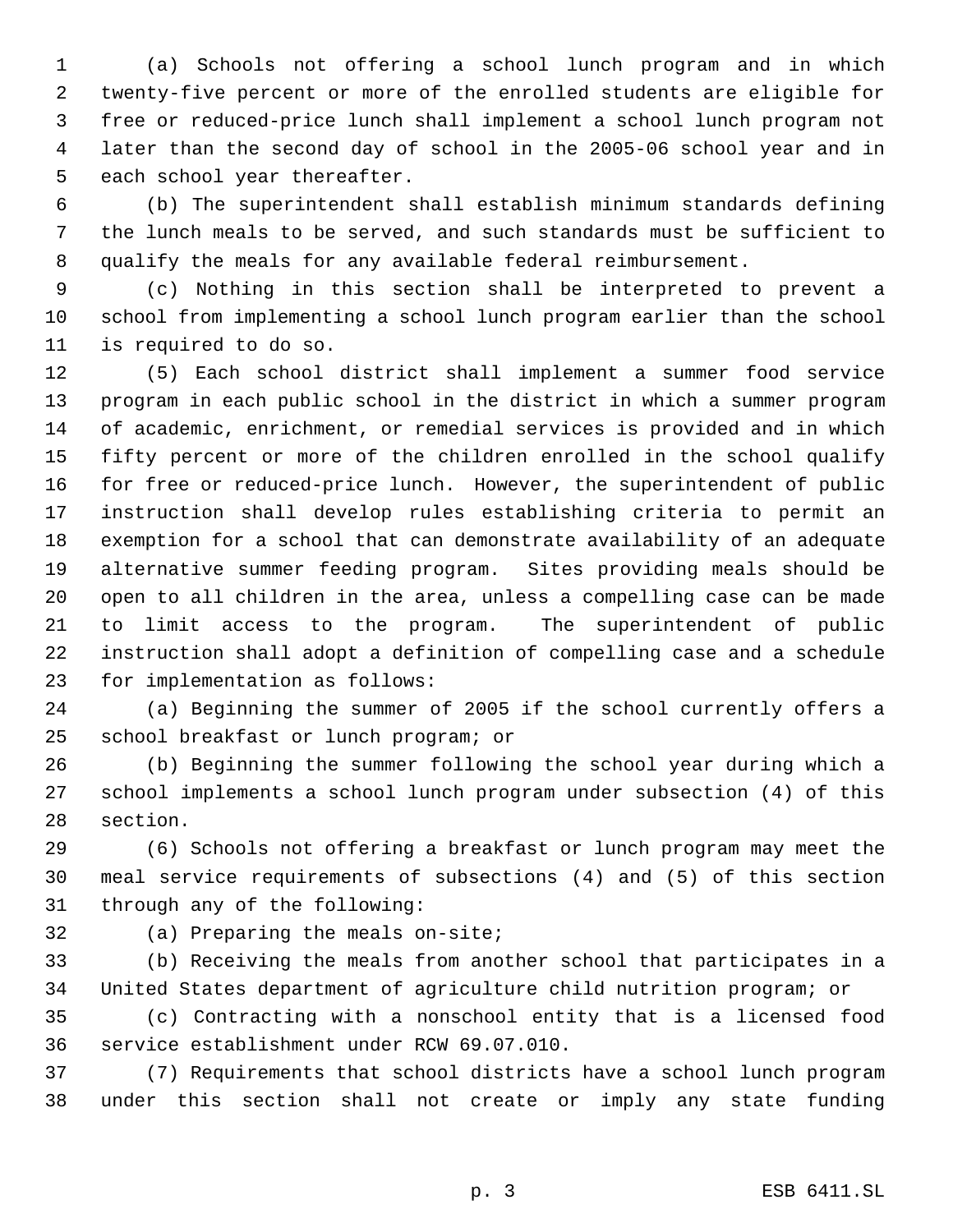obligation for these costs. The legislature does not intend to include these programs within the state's obligation for basic education funding under Article IX of the state Constitution.

 (8) The requirements in this section shall lapse if the federal reimbursement for any school breakfasts, lunches, or summer food service programs is eliminated.

 (9) School districts may be exempted from the requirements of this section by showing good cause why they cannot comply with the office of the superintendent of public instruction to the extent that such exemption is not in conflict with federal or state law.

 NEW SECTION. **Sec. 3.** A new section is added to chapter 74.04 RCW to read as follows:

 (1) To the maximum extent allowable by federal law, the department shall implement simplified reporting for the food stamp program by October 31, 2004.

 (2) For the purposes of this section, "simplified reporting" means the only change in circumstance that a recipient of a benefit program must report between eligibility reviews is an increase of income that would result in ineligibility for the benefit program or a change of address. Every six months the assistance unit must either complete a semiannual report or participate in an eligibility review.

 **Sec. 4.** RCW 74.08A.010 and 1997 c 58 s 103 are each amended to read as follows:

 (1) A family that includes an adult who has received temporary assistance for needy families for sixty months after July 27, 1997, shall be ineligible for further temporary assistance for needy families assistance.

 (2) For the purposes of applying the rules of this section, the department shall count any month in which an adult family member received a temporary assistance for needy families cash assistance grant unless the assistance was provided when the family member was a minor child and not the head of the household or married to the head of the household.

 (3) The department shall refer recipients who require specialized assistance to appropriate department programs, crime victims' programs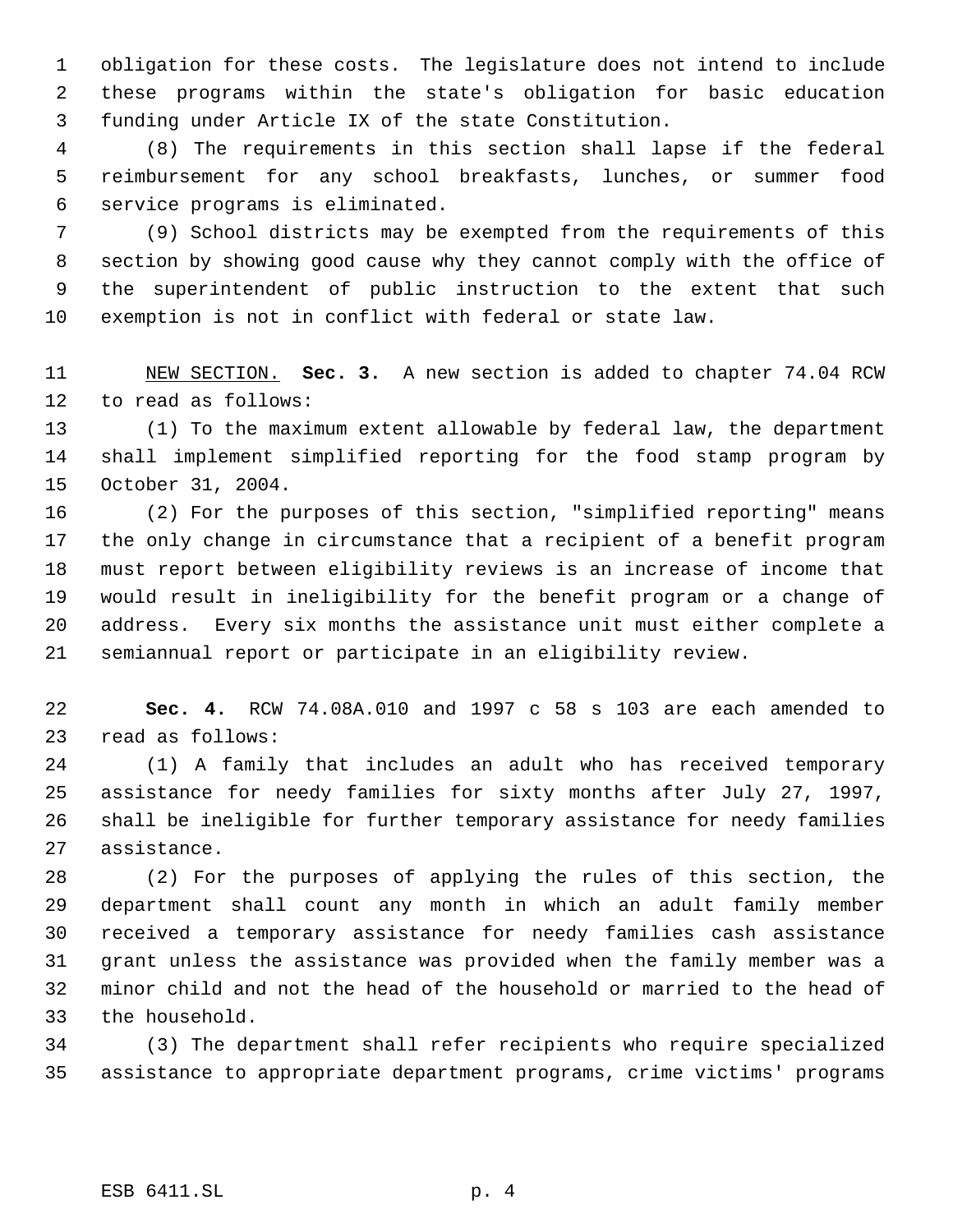through the department of community, trade, and economic development, or the crime victims' compensation program of the department of labor and industries.

 (4) The department may exempt a recipient and the recipient's family from the application of subsection (1) of this section by reason of hardship or if the recipient meets the family violence options of section 402(A)(7) of Title IVA of the federal social security act as amended by P.L. 104-193. The number of recipients and their families exempted from subsection (1) of this section for a fiscal year shall not exceed twenty percent of the average monthly number of recipients and their families to which assistance is provided under the temporary assistance for needy families program.

 (5) The department shall not exempt a recipient and his or her family from the application of subsection (1) of this section until after the recipient has received fifty-two months of assistance under this chapter.

 (6) Beginning on October 31, 2005, the department shall provide 18 transitional food stamp assistance for a period of five months to a 19 household that ceases to receive temporary assistance for needy families assistance and is not in sanction status. If necessary, the department shall extend the household's food stamp certification until 22 the end of the transition period.

 **Sec. 5.** RCW 74.08.025 and 1997 c 58 s 101 are each amended to read as follows:

(1) Public assistance may be awarded to any applicant:

 (a) Who is in need and otherwise meets the eligibility requirements 27 of department assistance programs; and

 (b) Who has not made a voluntary assignment of property or cash for the purpose of qualifying for an assistance grant; and

 (c) Who is not an inmate of a public institution except as a patient in a medical institution or except as an inmate in a public institution who could qualify for federal aid assistance: PROVIDED, That the assistance paid by the department to recipients in nursing homes, or receiving nursing home care, may cover the cost of clothing and incidentals and general maintenance exclusive of medical care and health services. The department may pay a grant to cover the cost of clothing and personal incidentals in public or private medical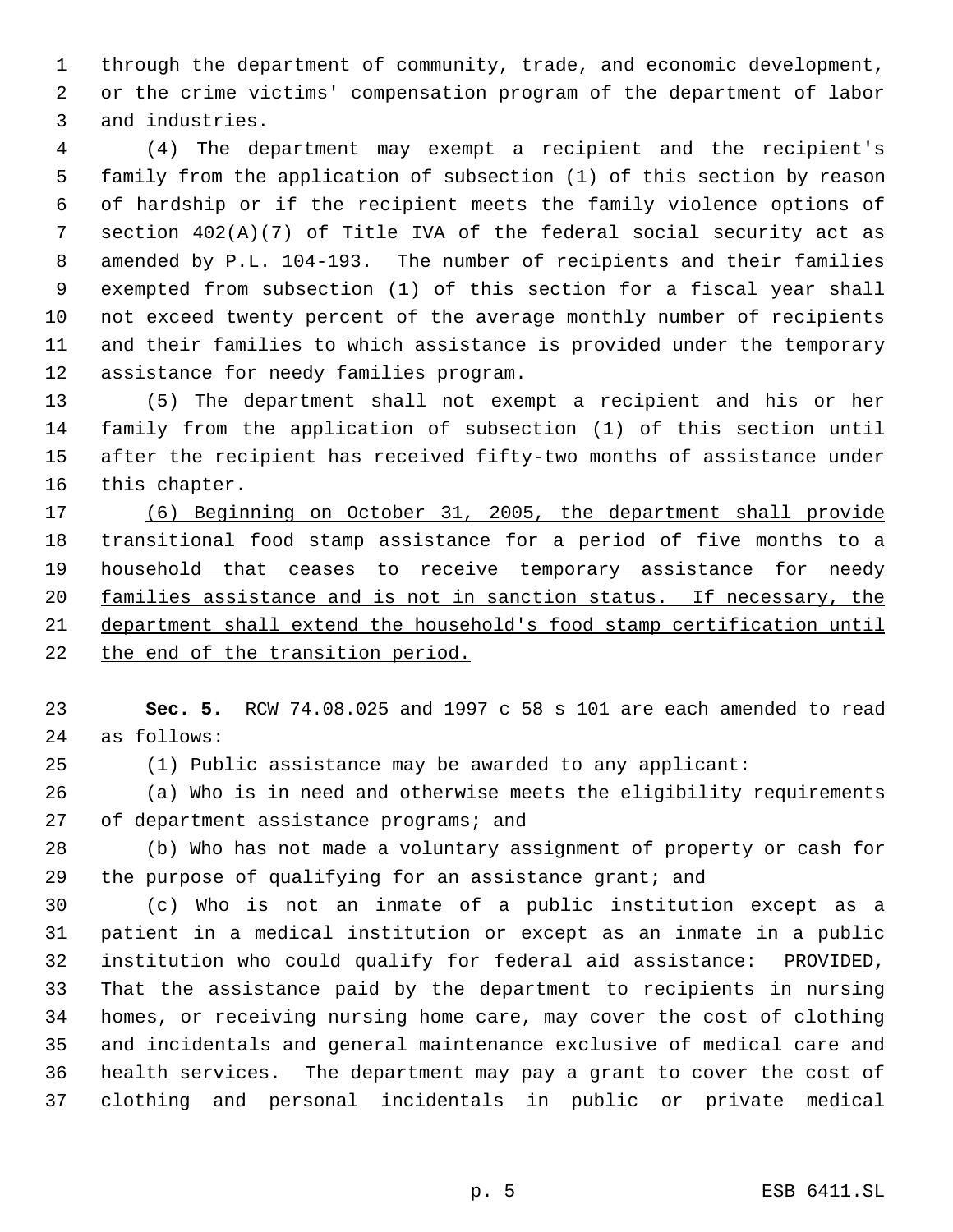institutions and institutions for tuberculosis. The department shall allow recipients in nursing homes to retain, in addition to the grant to cover the cost of clothing and incidentals, wages received for work as a part of a training or rehabilitative program designed to prepare the recipient for less restrictive placement to the extent permitted under Title XIX of the federal social security act.

 (2) Any person otherwise qualified for temporary assistance for needy families under this title who has resided in the state of Washington for fewer than twelve consecutive months immediately preceding application for assistance is limited to the benefit level in the state in which the person resided immediately before Washington, using the eligibility rules and other definitions established under this chapter, that was obtainable on the date of application in Washington state, if the benefit level of the prior state is lower than the level provided to similarly situated applicants in Washington state. The benefit level under this subsection shall be in effect for the first twelve months a recipient is on temporary assistance for needy families in Washington state.

 (3) Any person otherwise qualified for temporary assistance for needy families who is assessed through the state alcohol and substance abuse program as drug or alcohol-dependent and requiring treatment to become employable shall be required by the department to participate in a drug or alcohol treatment program as a condition of benefit receipt.

 (4) In order to be eligible for temporary assistance for needy 25 families ((and food stamp program)) benefits, any applicant with a felony conviction after August 21, 1996, involving drug use or possession, must: (a) Have been assessed as chemically dependent by a chemical dependency program approved under chapter 70.96A RCW and be participating in or have completed a coordinated rehabilitation plan consisting of chemical dependency treatment and vocational services; and (b) have not been convicted of a felony involving drug use or possession in the three years prior to the most current conviction.

 (5) Pursuant to 21 U.S.C. 862a(d)(1), the department shall exempt individuals from the eligibility restrictions of 21 U.S.C. 862a(a)(2) to ensure eligibility for federal food assistance.

 NEW SECTION. **Sec. 6.** If any part of this act is found to be in conflict with federal requirements that are a prescribed condition to

# ESB 6411.SL p. 6